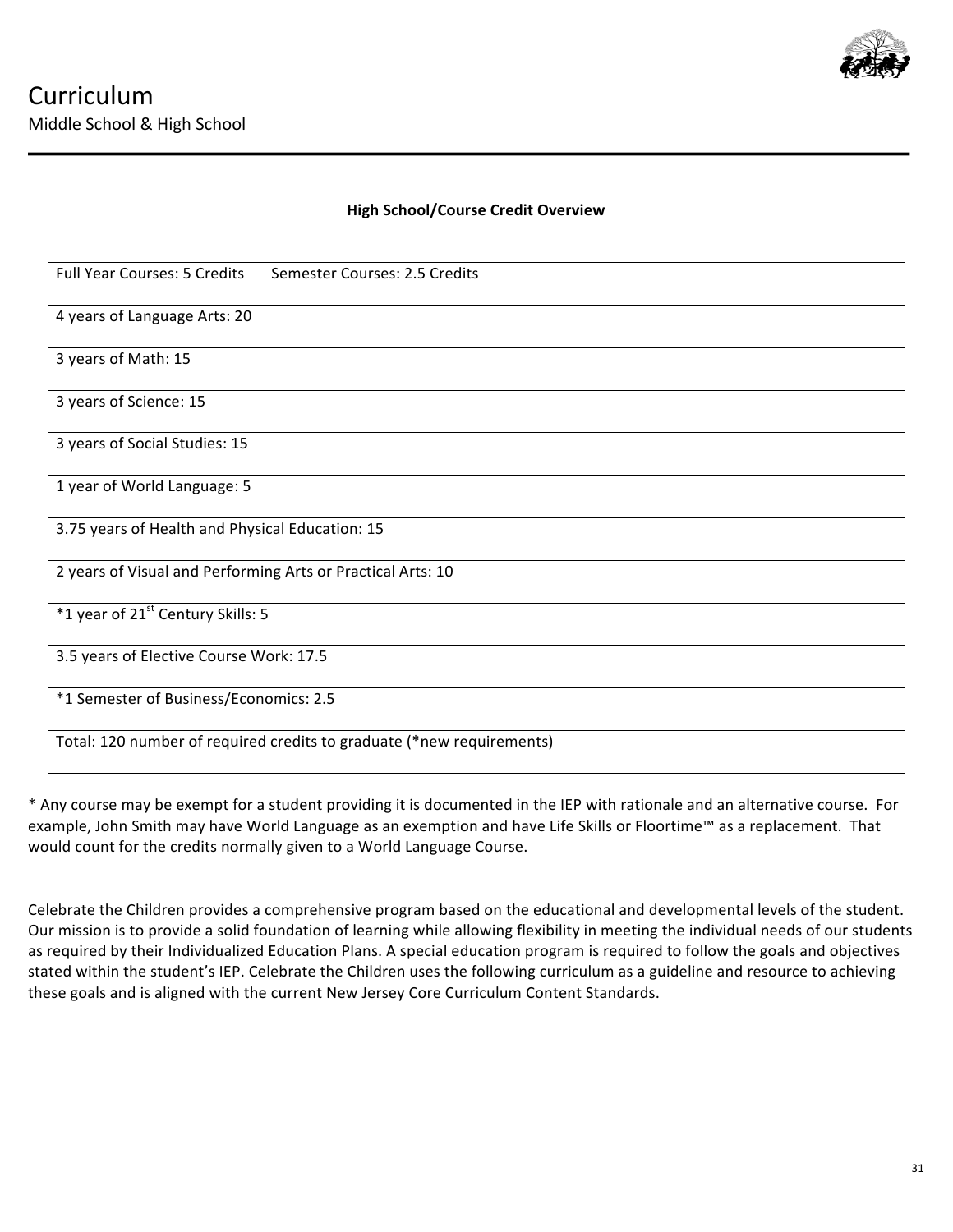

**Language Arts Grades 5 & 6**

## *Houghton-Mifflin*

The Houghton-Mifflin Reading Series is the core of our Reading Program for our Fifth and Sixth Grade students. It is built on a solid foundation of research, aligns with New Jersey Core Curriculum Content Standards and has a tradition of proven programs that help students at each level become successful readers and writers. This series utilizes a variety of text for differentiated instructional purposes, while encouraging students to become fluent in all phases of the writing process. It provides hands-on activities, which internalize the learning process for our students. Houghton-Mifflin Reading is based on highly respected scientific research in order to deliver effective instruction in the key areas of reading.

## *Phonics*

- Systematic explicit instruction
- Immediate application of new skills in the Anthology and in decodable books
- Phonics/Decoding strand continues through Grade Six

Concepts include: initial and final consonants, short/long vowels, possessives, contractions, compound words, and syllabication patterns. Interpret new words correctly in context. Learn to apply spelling and syllabication rules that aid in decoding and word recognition.

## *Fluency*

- Fluent reading modeled in teacher read aloud, audio CD's and more
- Story books for students to read and reread at their own level
- Support for checking oral reading rates, reading fluently at an appropriate rate

## *Vocabulary*

- Direct instruction of key vocabulary
- Development of vocabulary skills and strategies
- Wide reading in text with rich vocabulary

Concepts include: alphabetical order, antonyms, synonyms, homophones, word families, word history, dictionary, glossary, and thesaurus skills.

## *Comprehension*

- Comprehension strategies taught explicitly and consistently to develop monitoring, questioning, previewing, summarizing, and evaluating skills
- Recognizing literary elements and figurative language and interpret Idiomatic expressions
- Recognizing persuasive and propaganda techniques while understanding how to distinguish between major and minor details
- Graphic organizers that support comprehension with every selection

Concepts include: distinguishing between fantasy and realism, predicting outcomes, understanding sequence of events, story structures, cause and effect, drawing conclusions, main idea, topics, and supporting details, graphic organizers, recognize characterization, setting, plot, point of view in fiction, and poetry.

## *Writing*

- Using the reading curriculum, generate ideas using graphic organizers, charts and webs to write stories with multiple paragraphs
- Develop ideas for writing through stories, listening, talking and recalling experiences
- Review and edit work for spelling, usage, clarity, organization and fluency
- Use computer-writing software during the writing process
- Use proper capitalization, punctuation, quotations and commas
- Use knowledge or roots, prefixes and suffixes in writing
- Use increasingly complex sentence structure
- Write for different purposes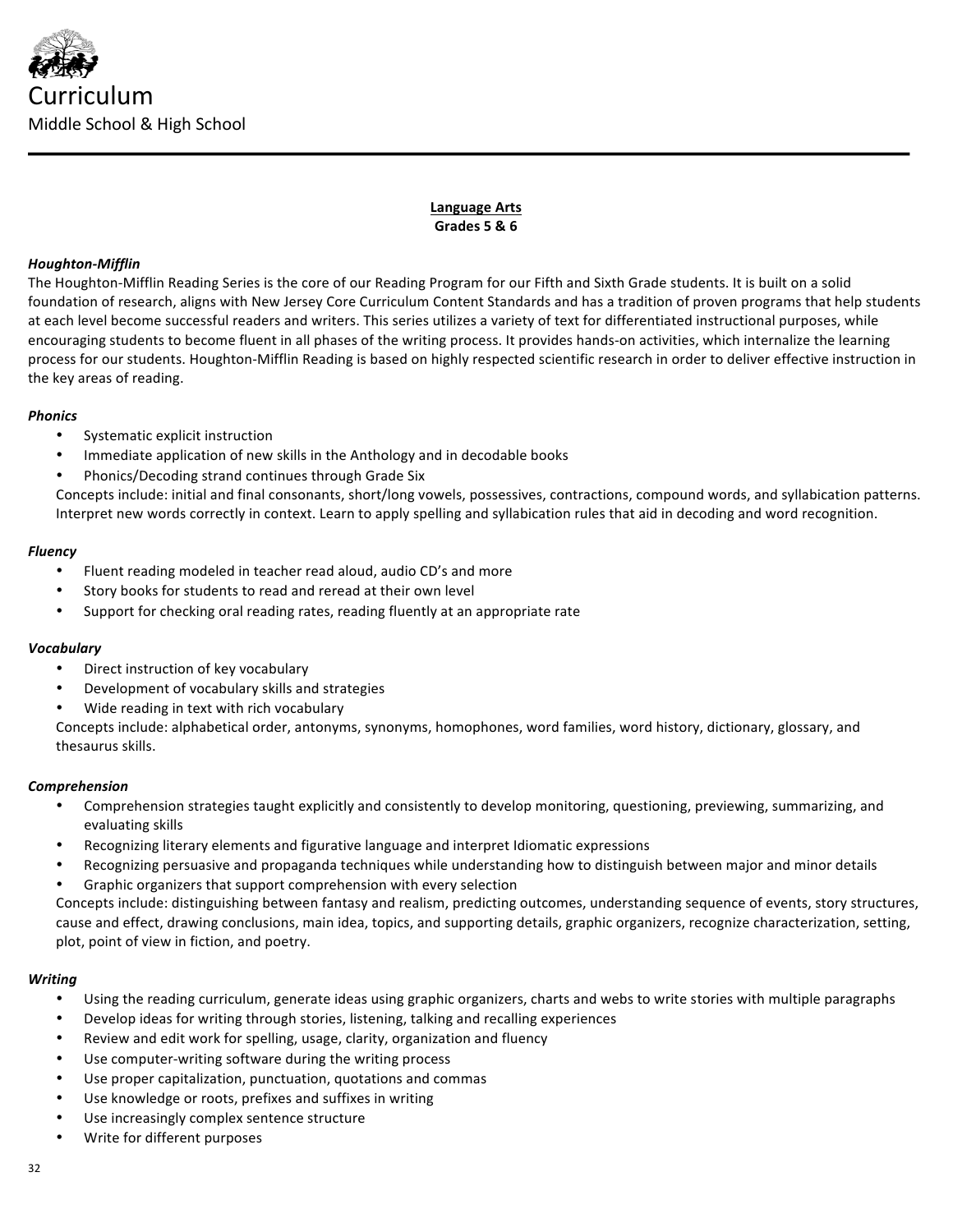

### *Writing*

- Organize paragraphs using topic sentences
- Demonstrate higher order thinking skills when answering open-ended questions in content areas
- Recognize a rubric
- Develop a portfolio of writings

### *Scott Foresman*

My Sidewalks on Reading Street Intensive Reading Intervention is a research-based intensive reading intervention program that accelerates the reading development of struggling students. The ultimate goal of the My Sidewalks is to improve students' reading and comprehension abilities. My Sidewalks provides instruction in phonemic awareness, phonics, fluency, vocabulary, and comprehension skills and strategies.

### *Daily Phonemic Awareness*

Activities incorporate teacher modeling and scaffolding.

### *Phonics Instruction*

Focuses on decoding multisyllabic words. Fluency instruction includes teacher modeling, student practice with repeated readings, and teacher feedback.

### *Vocabulary Instruction*

Is focused on vocabulary that is thematically related to many Science and Social Studies concepts. Instruction includes multiple exposures to each word in the context of reading and multiple opportunities to practice the words.

#### *Comprehension*

Skills and strategies instruction includes those skills that struggling readers need to become proficient readers: main idea, compare and contrast, sequence, and drawing conclusions.

#### *Strategy Instruction*

Includes strategies such as previewing and setting purposes, asking and answering questions, and summarizing text.

### **Language Arts Grades 7 & 8**

#### *Reading Intervention*

Jamestown Reading Navigator is a standards-driven, reading intervention program designed exclusively for adolescents that motivates, remediates, and accelerates struggling readers to reading success. Students are taught skills representing all levels of Bloom's taxonomy. Skills are spiraled through each Trek. Journey assessments continually assess student retention of previously taught skills.

Motivate: motivates reluctant readers with highly engaging online and print-based content written exclusively for adolescents. Remediate: remediates skills and strategies in comprehension, vocabulary, writing, and fluency through direct, explicit instruction. Accelerate: accelerates students to appropriate grade-level reading through focused, scaffolded instructions. Skill instruction is delivered at the student's instructional reading level, targeting the individual needs of each student.

Program components include: online instruction, in Class Reader anthologies, and exclusive in Time Magazine.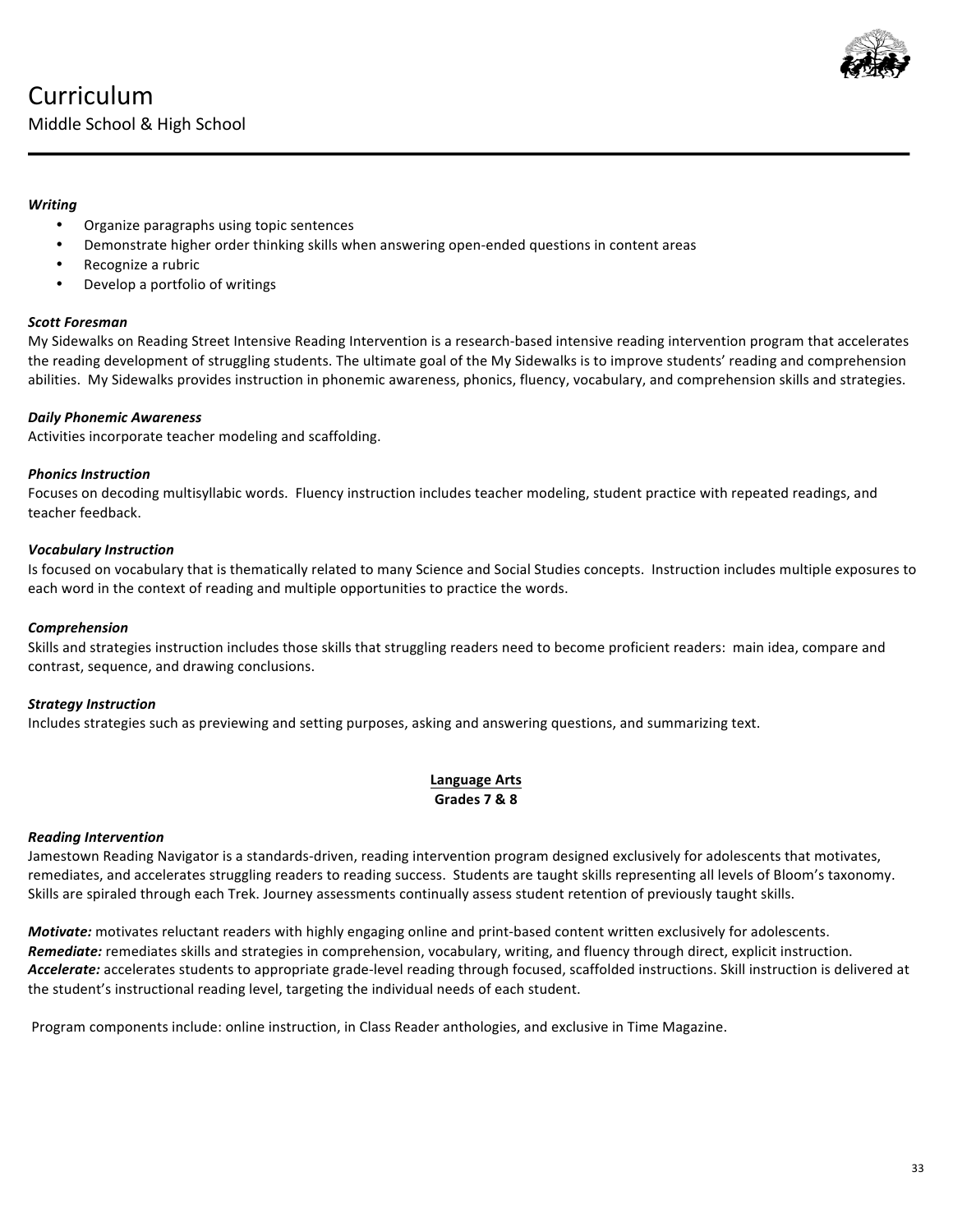

## **Language Arts Grade 7**

Language Arts is a combined course of reading and writing. In this class, the two subjects are closely layered so that reading builds a better writer and one's writing builds a better reader. This course explores learning strategies in order to foster a greater understanding of literature, as well as improve reading skills, fluency and comprehension. Language Arts will also expose students to a wide variety of genres and writing styles, in addition to providing ample opportunity to practice the revision process.

Ideas for writing are generated through reading and making connections across the curriculum as well as with current events. Due to the specialized population, graphic organizers, outlines, computer software and scribing are the key modes of completing the necessary skills in this area. Many of the students are learning how to revise their work and re-read it for information, elaborating, deleting and reworking the organization of their work. Also, students are taught to review and edit their work and the works of others for spelling, usage, clarity, organization and fluency. Students learn to demonstrate higher-order thinking skills and writing clarity when answering open-ended and essay questions in content areas or as responses to literature.

### **Language Arts Grade 8**

Seventh grade skills of reading and writing mentioned above are continued in more depth during the eighth grade year. The infusion of literature and writing provides students with the opportunity to further develop characters, setting, dialogue, conflict and resolution and descriptive detail. Multi-paragraph essays are developed using graphic organizers, brainstorming and technology-assisted processes. Students will continue to reflect on their work and the works of others. Further ranges of essays are developed (persuasive, speculative, descriptive, personal or issue-based). Students are also taught to apply knowledge and strategies for composing pieces in a variety of genres (narrative, expository, persuasive, poetic and everyday / workplace or technical writing).

# **High School English Courses**

## **English Grade 9**

Review and reinforce the steps in the writing process as the students write paragraphs and essays. Critical thinking skills such as critiquing and evaluating are stressed and practiced through a thematic approach to literature. Literature is also used as a basis for activities, allowing students to develop both thinking and writing skills. Students relate the themes of specific works to their own life experiences. In addition, the characteristics of the different literary genres and writers' styles are studied.

- Write daily and for sustained amount of time
- Analyze and edit personal writing and that of others for spelling, punctuation, clarity and fluency
- Reflect on own writing
- Use the computer and word-processing software to compose, revise, and edit
- Employ relevant graphics to support a central idea (charts, graphs, graphic organizers, pictures and computer-generated pictures)
- Demonstrate a well-developed use of the English language
- Employ most effective writing formats and strategies for the purpose and audience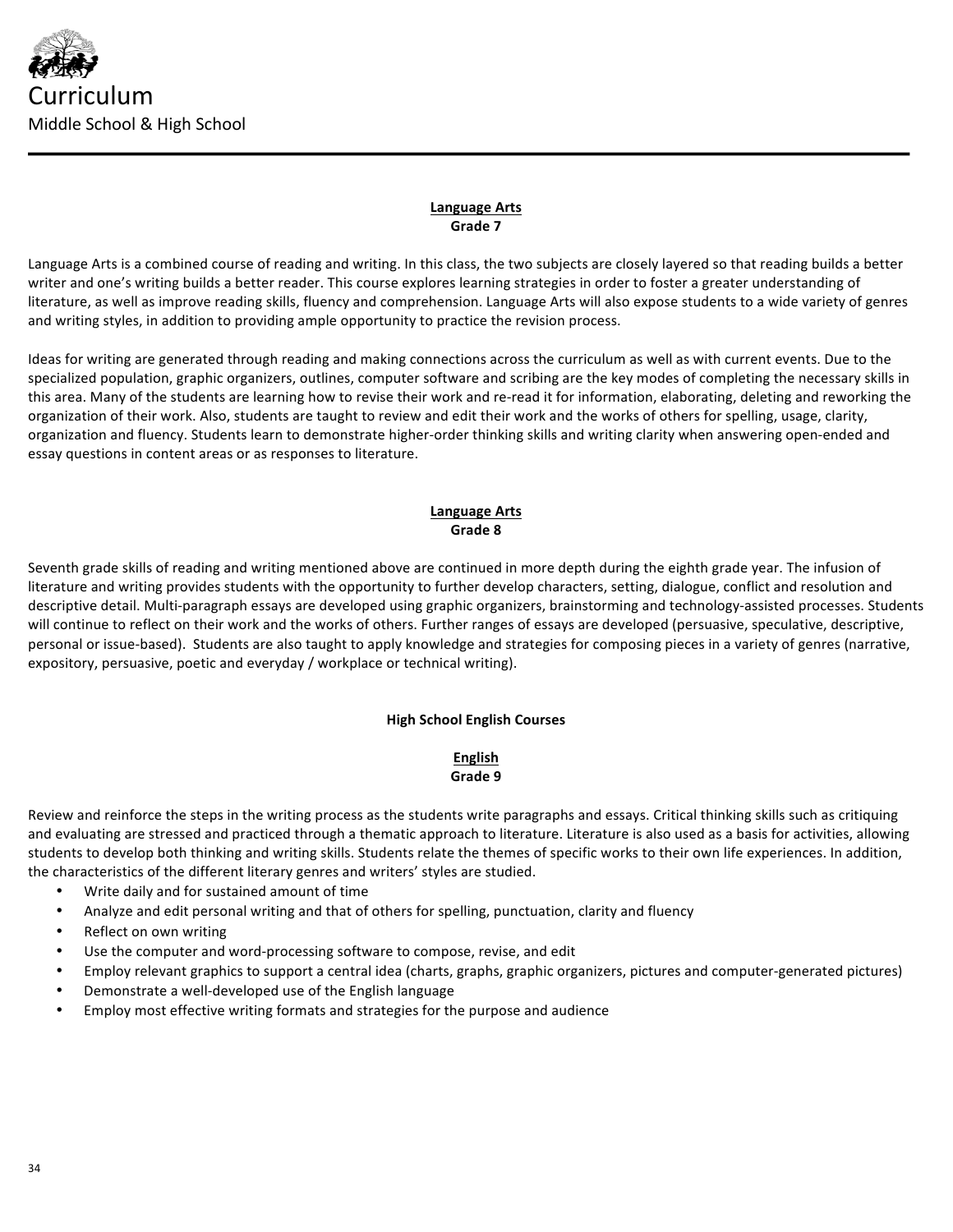

## **English** Grade 10

Reading strategies for narrative and persuasive text are practiced in addition to responding to open-ended questions. Work is accomplished through the use of selected readings, short novels, short stories, and selected videos. The writing process is reviewed. Students learn such strategies as concept formation, information processing, creative thinking, critical thinking, problem-solving, and decision-making. These strategies are taught through a thematic approach, as students will relate these themes to their own lives.

- Write daily and for sustained amount of time
- Analyze and edit personal writing and that of others for spelling, punctuation, clarity and fluency
- Reflect on own writing
- Use the computer and word-processing software to compose, revise, and edit
- Employ relevant graphics to support a central idea (charts, graphs, graphic organizers, pictures and computer-generated pictures)
- Demonstrate a well-developed use of the English language
- Practice a variety of writing genres, such as personal narrative persuasive essay, critique, parody and poetry

#### **English** Grade 11

Students use Theory of Mind skills in their writing, demonstrating an understanding for other people's perspectives and points of view. They will revise and edit their own writing and that of others using specific criteria. Grammar is reviewed through daily oral language exercises, and vocabulary is studied and used in both exercises and the students' own writing.

- Write daily and for sustained amount of time
- Analyze and edit personal writing and that of others for spelling, punctuation, clarity and fluency
- Reflect on own writing
- Use the computer and word-processing software to compose, revise, and edit
- Employ relevant graphics to support a central idea (charts, graphs, graphic organizers, pictures and computer-generated pictures)
- Demonstrate a well-developed use of the English language
- Use transition words to reinforce a logical progression of idea
- Recognize extraneous details, repetitious ideas, and inconsistencies to improve writing

## **English** Grade 12

An analysis of world literature from Shakespeare to modern times is the focus of this course. An examination of the social, economic, religious, political, and artistic elements of each period is studied in an effort to correlate the literature with the time in which each piece was written. The literature is used as a vehicle.

- Write daily and for sustained amount of time
- Analyze and edit personal writing and that of others for spelling, punctuation, clarity and fluency
- Reflect on own writing
- Use the computer and word-processing software to compose, revise, and edit
- Employ relevant graphics to support a central idea (charts, graphs, graphic organizers, pictures and computer-generated pictures)
- Demonstrate a well-developed use of the English language to practice expository, narrative and persuasive essays
- Demonstrate personal style and voice effectively to support the purpose and engage the audience of a piece of writing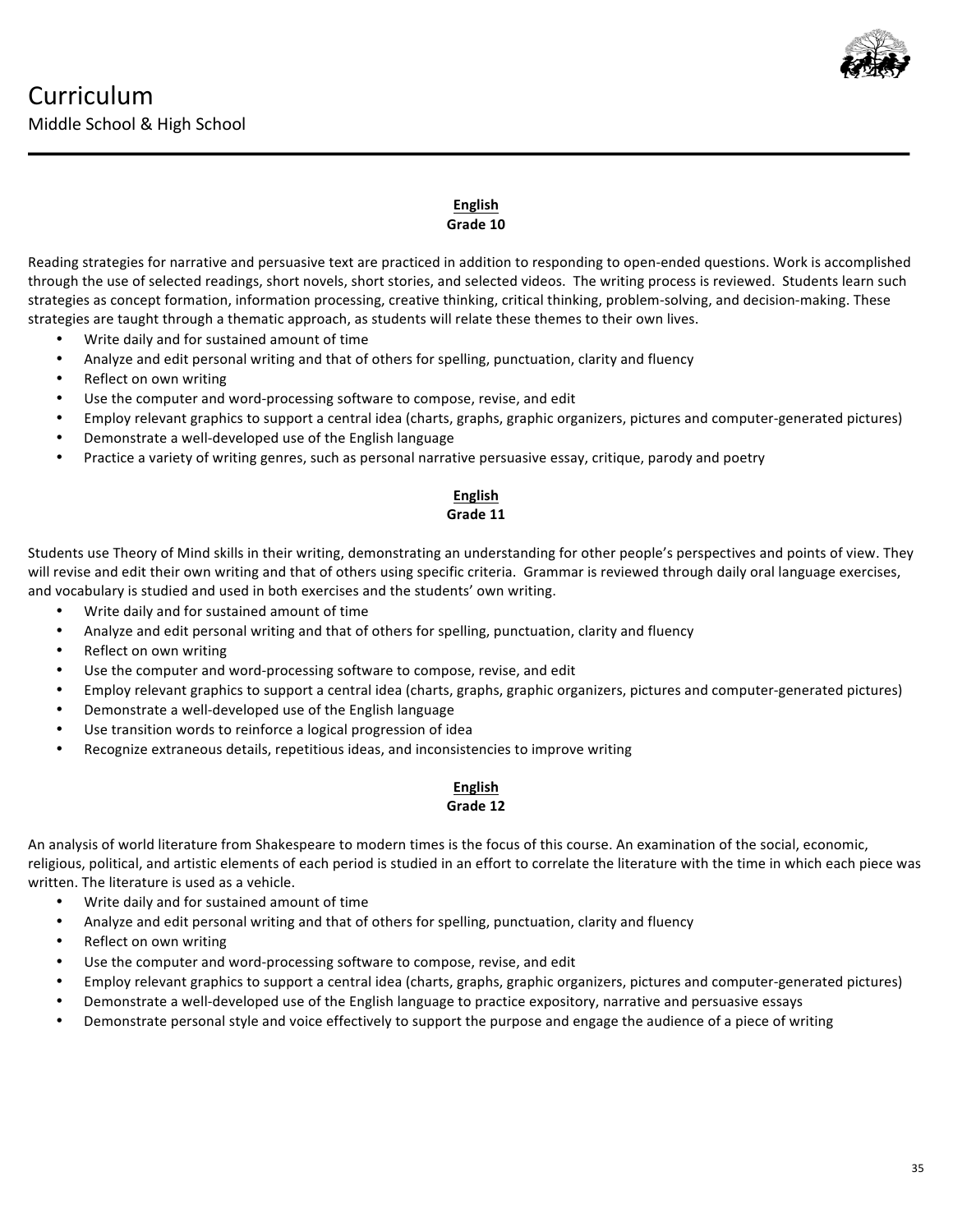

A partial list of materials used throughout the English classes include:

- *Developing Young Authors*
- *My Sidewalks on Reading Street*
- *Daily Language Review*
- *To Kill A Mockingbird*
- *Retold American Classics*
- *Glencoe Literature Program*
- *Houghton-Mifflin Reading Series*
- *Jamestown Reading Navigator*
- *Lindamood Bell Visualizing and Verbalizing for Reading Comprehension*

# **Mathematics Grades 5 & 6**

Houghton-Mifflin Mathematics is a comprehensive system used for Grades Five and Six that emphasizes learning in small increments through a spiral approach, which reviews previously learned concepts throughout the year. Mathematics curriculum and assessment revolve around the five NJ Core Curriculum Standards. These key ideas are a mixture of content and process goals.

#### *Number and Numerical Operations*

Students use number sense and numeration to develop an understanding of the multiple uses of numbers in the real world. Concepts include: adding, subtracting, multiplying, dividing, and estimating whole numbers, fractions, decimals, prime factors, estimating and comparing and ordering numbers.

#### *Measurement and Geometry*

Students use measurement and geometry to provide a link between abstract concepts and the real world to describe and compare objects and data. Concepts include: money, time, temperature, inches, feet, miles, area, volume, perimeter, circumference, basic figures, plane figures, shapes, geometric construction, comparing and classifying polygons, similar shapes, and understanding concepts such as, line, ray, line segment, parallel, perpendicular and intersecting lines, transforming shapes and using a protractor.

#### *Patterns and Algebra*

Students develop an understanding of patterns, relationships, and functions by solving problems, in which there is a need to recognize and extend a variety of patterns and to analyze, represent, model, and describe real world and functional relationships. Concepts include: addition/subtraction number sentences, missing addends, missing factors and digits, inverse operations, Venn Diagrams, linear equations, writing and solving percent equations, patterns, using sentences to model situations, solve simple linear equations, and understand properties such as, the distributive.

## *Data Analysis, Probability, and Discrete Mathematics*

Students will formulate their own questions that can be answered with data. They will collect, organize, and display their data through graphs, charts, tables, etc. They will develop an understanding of how to find the average median, mode, and mean of numbers. Students will make predictions about the outcome of events and participate in probability investigations, where they will collect data through observations, surveys, and experiments. Concepts include: creating bar graphs, circle graphs, tally charts, frequency tables, and pictographs. Range, median, mode, determining probability, and recognizing vertex-edge graphs are also studied.

#### *Mathematical Processes*

Students will use their acquired mathematical knowledge to make connections and develop strategies to help solve mathematical problems. They will take concepts learned and apply them to situations outside of mathematics. Technology will be used throughout the learning process, including calculators and computers. Concepts include: applications in addition, subtraction, multiplication, division, decimals, fractions, geometry, measurement, money, ratio, etc.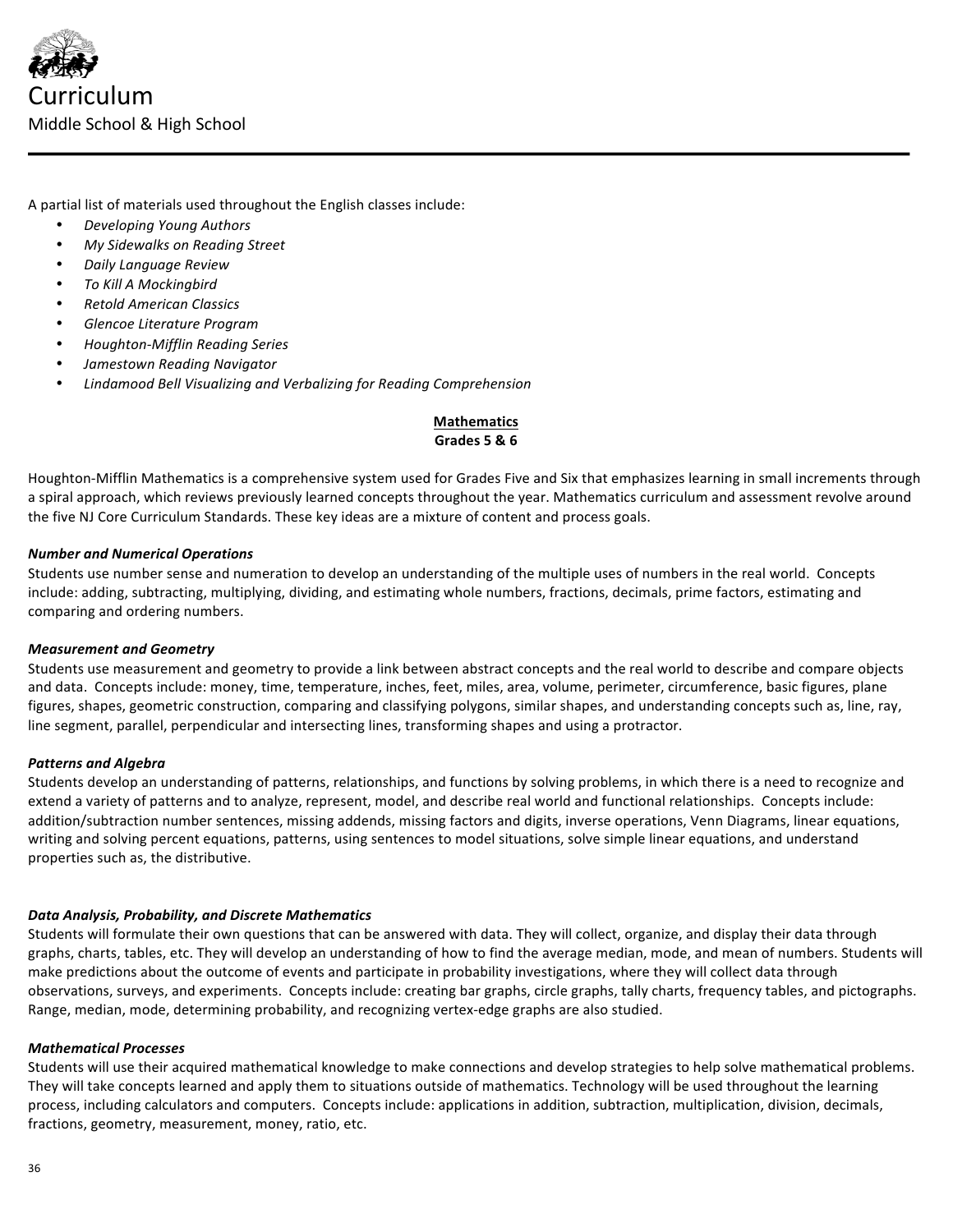

# **Mathematics Grades 7 & 8**

The Holt-McDougal Mathematics Course 2 (Grade Seven) and Mathematics Course 3 (Grade Eight) programs prepare students for Algebra, while assisting them to develop the necessary skills that stretch beyond the classroom. There are seven levels of differentiated instruction and skill development, which provide the opportunity to reach every student according to their ability, learning style and need.

Students work with the following topics in the area of Mathematics: algebraic reasoning and the principles of Algebra, integers, rational numbers and their application, exponents and roots, ratios, proportions, percent, analyzing data, graphs and functions, geometric figures, perimeter, area and volume, measurement, graphing, two- and three-dimensional figures, probability, equations and inequalities, and polynomials.

Students master these skills using everyday materials, manipulatives and computer software.

# **Mathematics High School**

Throughout the students' high school Mathematics program, students learn to organize, record and communicate mathematical ideas by using visual activities in the form of manipulatives, diagrams, charts, tables, and graphs in order to gain a more meaningful understanding of the world of Mathematics.

The students at CTC benefit from the use of technology to gather, analyze, and communicate mathematical information. Computers, calculators and various physical manipulatives are used to solve, analyze, organize and explain mathematical skills.

# *Integrated Mathematics*

Designed to engage students in the application of mathematical concepts and skills involved in everyday situations. Students learn how Math affects the world around them. A variety of approaches are used with an emphasis on the skills such as ratios, percent, fractions, absolute values, probability, practical applications and critical thinking skills.

## *Algebra*

Focuses on the description of relationships between changing quantities using the language of symbols and graphs. Students use symbols to represent situations, create and apply formulas, and make predictions or generalizations. Students learn to create graphs, communicate ideas with graphs, and draw conclusions from graphs.

## *Geometry*

Focuses on visual, graphical, and spatial thinking, with particular attention to linking variables and shapes. Visual representations are a key to understanding mathematical symbols. Students investigate contexts that involve shape, position, and measurement, using variables as a tool for reasoning. They also use diagrams as a tool to understand the uses of variables. Activities are chosen to motivate "what if" questions that connect variables and shape in a wide array of settings and contexts. By justifying their answers with deductive reasoning, students increase their capacity for critical thinking in their daily lives and in later Mathematics.

# *Algebra II*

Focuses on understanding and performing transformations on commonly used algebraic functions. Students use graphs to communicate about how quantities change and as tools for posing, answering and communicating questions, and expand their ability to connect symbolic manipulations with graphical, numerical, and verbal representations.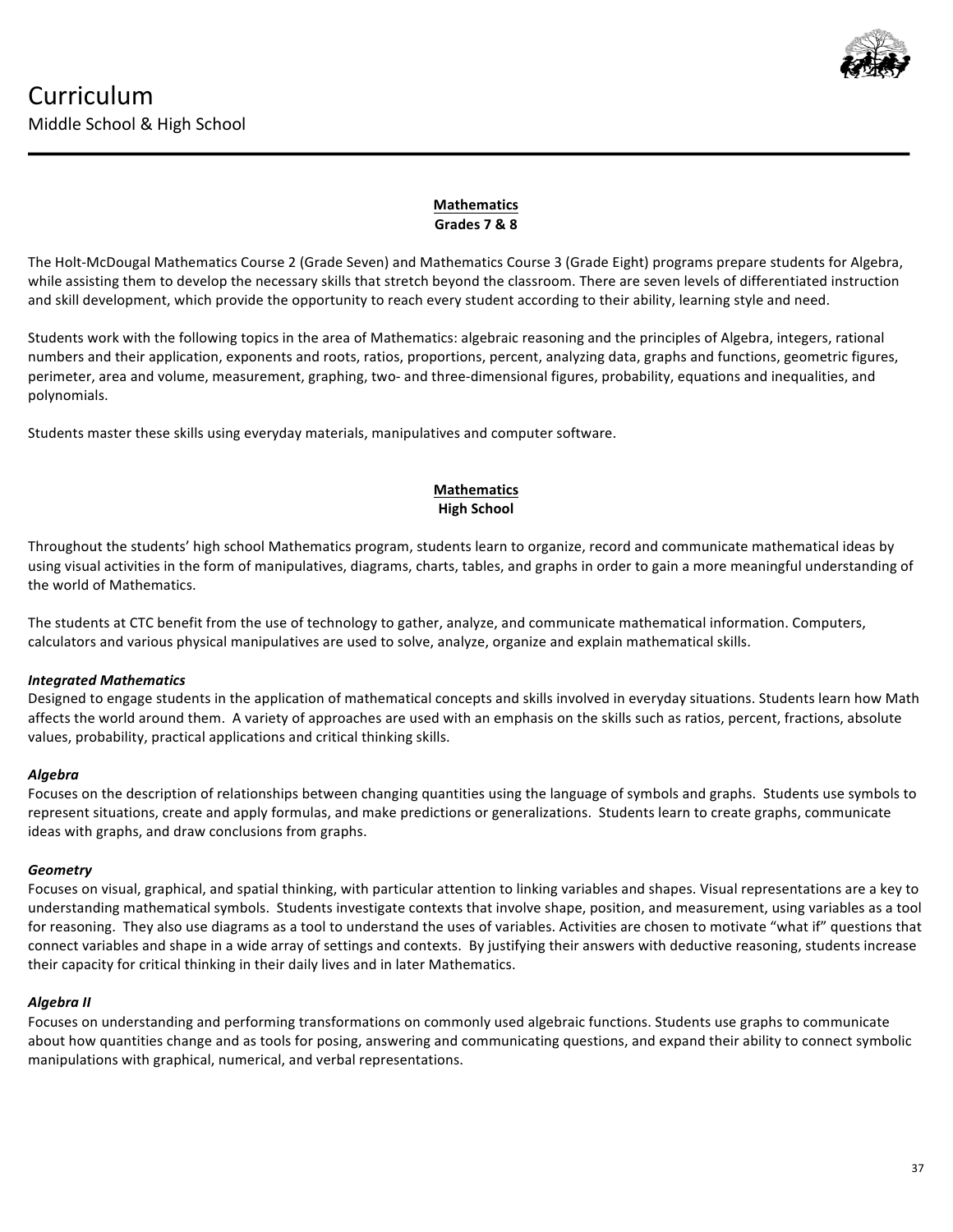

### *Pre-Calculus (college-bound students)*

Focuses on the study of the properties of functions, with specific attention to fundamental ideas about change and variation. Students learn to reason with symbols and graphs, make decisions about mathematical structure, and construct functions as models for the relationship between independent and dependent variables. Students employ technology to form concepts about mathematical methods and bring meaning to symbolic procedures.

### *Bookkeeping and Accounting*

Introduces the student to the purpose and construction of the balance sheet and the profit and loss statement. The student becomes familiar with analyzing these financial statements through basic instruction on the flow of entries from the General Journal to the General Ledger. Students analyze the concepts of assets, liabilities, and retained earnings through the study of debits and credits to appropriate ledger accounts. Students will become familiar with the proper classification of revenues, expenses, gross profit, and net profit. The accounts of cash, accounts receivable, accounts payable, and long-term debt are investigated. Students will begin to calculate simple interest, as well as basic tax calculations. Personal accounting through the use of a checking account is also discussed.

A partial list of materials used throughout the Mathematics classes include:

- *Houghton-Mifflin Mathematics series*
- *Holt-McDougal Math series*
- *Holt-McDougal Algebra*
- *Holt-McDougal Math Connects*
- *Holt-McDougal Geometry*
- *Holt-McDougal Algebra 2*
- *Heath Math Connections*
- *Math Discoveries with Pattern Blocks*
- *Exploring Fractions and Decimals with Manipulatives*
- *Microsoft Excel for Bookkeeping*

## **Social Studies Grades 5 & 6**

#### *Houghton-Mifflin Social Studies*

The curriculum explains that the world is divided into many nations consisting of territory and people with their own government, languages, customs, and laws. The course also identifies and discusses the fundamental values and principles of our American democracy with regards to the US Constitution, Bill of Rights, Declaration of Independence, and Pledge of Allegiance. It further evaluates the importance of traditions, values, beliefs, and individual state practices, which form a common American heritage in an increasingly diverse American society.

## *Visualize and Verbalize Studies*

See Time Fly® History Stories develop an imaged gestalt of history in a series of heavily illustrated books. Each Flight focuses on an event, time period, person, or invention that changed history. The fun, fact-filled stories are high in imagery and are followed by higher order thinking questions to develop critical thinking skills and comprehension. Each book is illustrated with photos and artwork. The subjects in the See Time Fly® series cover the same core material as most school Social Studies and History curriculums. This book develops concept imagery and teaches History at the same time!

- High in imagery
- Fully illustrated
- Develops concept imagery
- Develops critical thinking skills
- Provides an imaged timeline of world history
- Each paragraph followed by HOTS (higher order thinking skills) questions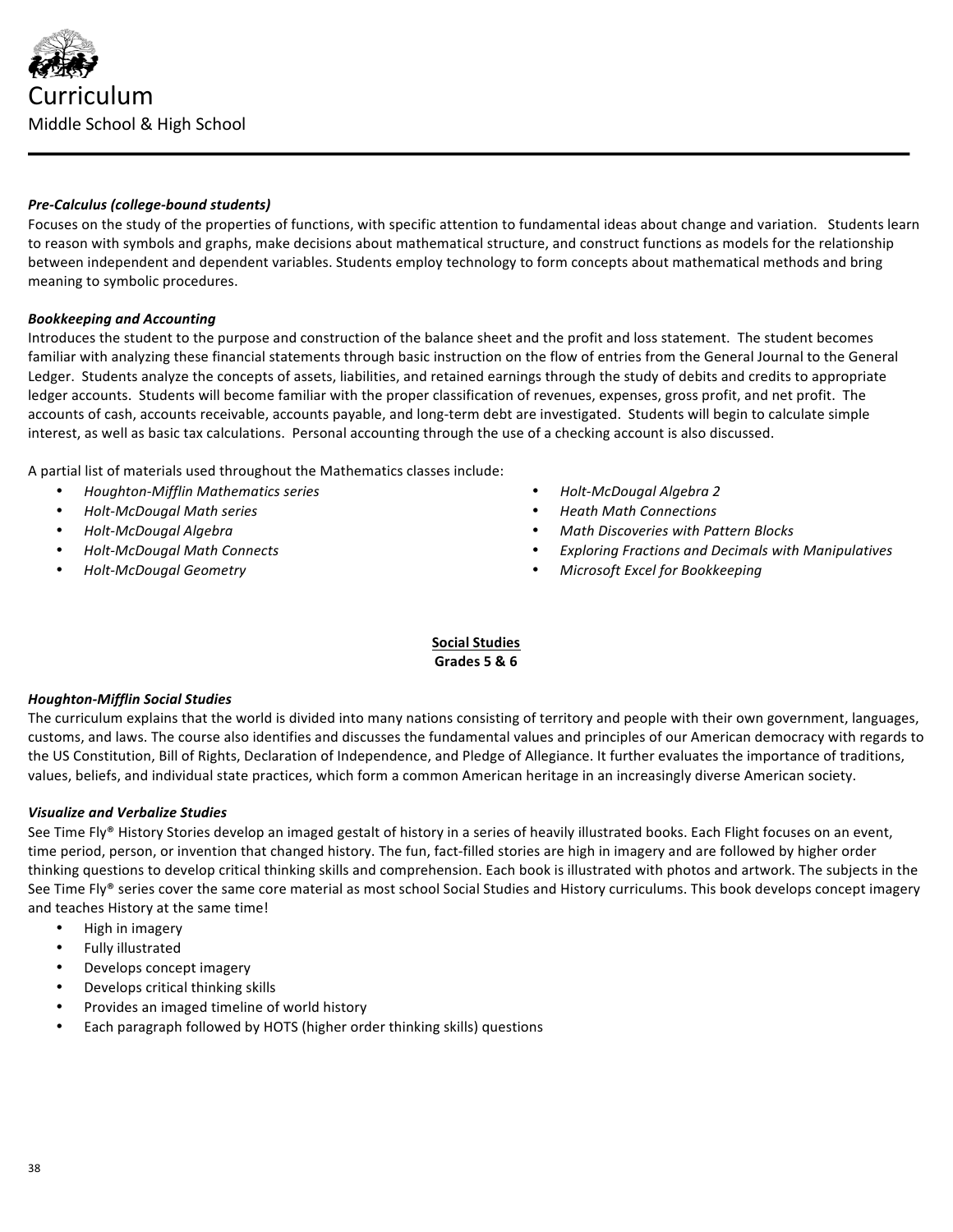

## **Social Studies Grade 7**

## *Ancient Civilizations*

The study of societies during the Ancient and Classical periods begins with an introduction to the Social Sciences of Archeology and Anthropology. From there, Ancient Civilizations traces the evolutionary development of human kind, concentrating on the technological and sociological characteristics of our ancient ancestors. Students will be exposed to a variety of historical techniques with emphasis placed on the manipulation of information, critical thinking, and the development of historical thinking and writing.

## **Social Studies Grade 8**

## *Civics*

The purpose of this course is to prepare students to be informed, active and responsible citizens in the American democratic republic. Students discuss state and federal government, current events and the importance of being good citizens. Students will learn the major characteristics of the local and federal governments. They will also gain an understanding of the agencies that impact our daily lives. Students will be introduced to global challenges, cultures and connections with one another.

# **History High School**

## *World History*

Places emphasis on the development of basic study skills, core Social Studies skills and critical thinking. The primary goal is to develop students who can think critically, problem solve, and make decisions. Students develop an understanding of human development in a global context, from Paleolithic roots to the present. Students will research the agricultural, political, religious, economic, technological and social influences upon our past and present world. Students will be introduced to the eight periods of World History which include: The Birth of Civilization to 1000 BC, Early Human Societies to 500 AD, Developing Human Societies to 1400 AD, The Age of Global Encounters, The Age of Revolutionary Change (1750-1914), The Modern World (1945-1979) and Looking to the Future (1980-present).

# *Modern History*

Provides students with a general understanding of events in history that significantly impacted a generation. Students focus on topics including the Holocaust, civil rights movement, and the growth of technology. A further in-depth look into the Modern World and Looking to the Future portions of World History is examined here as well.

# *U.S. History I*

Provides students with a general understanding of the various social, economic, religious, and political forces interwoven in the formation and early development of the United States. Students study historical issues of major significance, including interpretations of the U.S. Constitution, women's rights, slavery, immigration, and the emergence of an industrial America, poised to continue expansion after a destructive Civil War.

# *U.S. History II*

Provides students with a general understanding of the various social, economic, religious, and political forces interwoven in the expansion of the United States and its evolution to a global superpower in the Twentieth Century. Students study historical issues of major significance, including women's rights, segregation and discrimination, immigration, world wars, economic collapse, social reform, and the domestic turbulence of civil disobedience, assassinations, drugs, unpopular war, economic strength, and the importance of an educated electorate to democracy.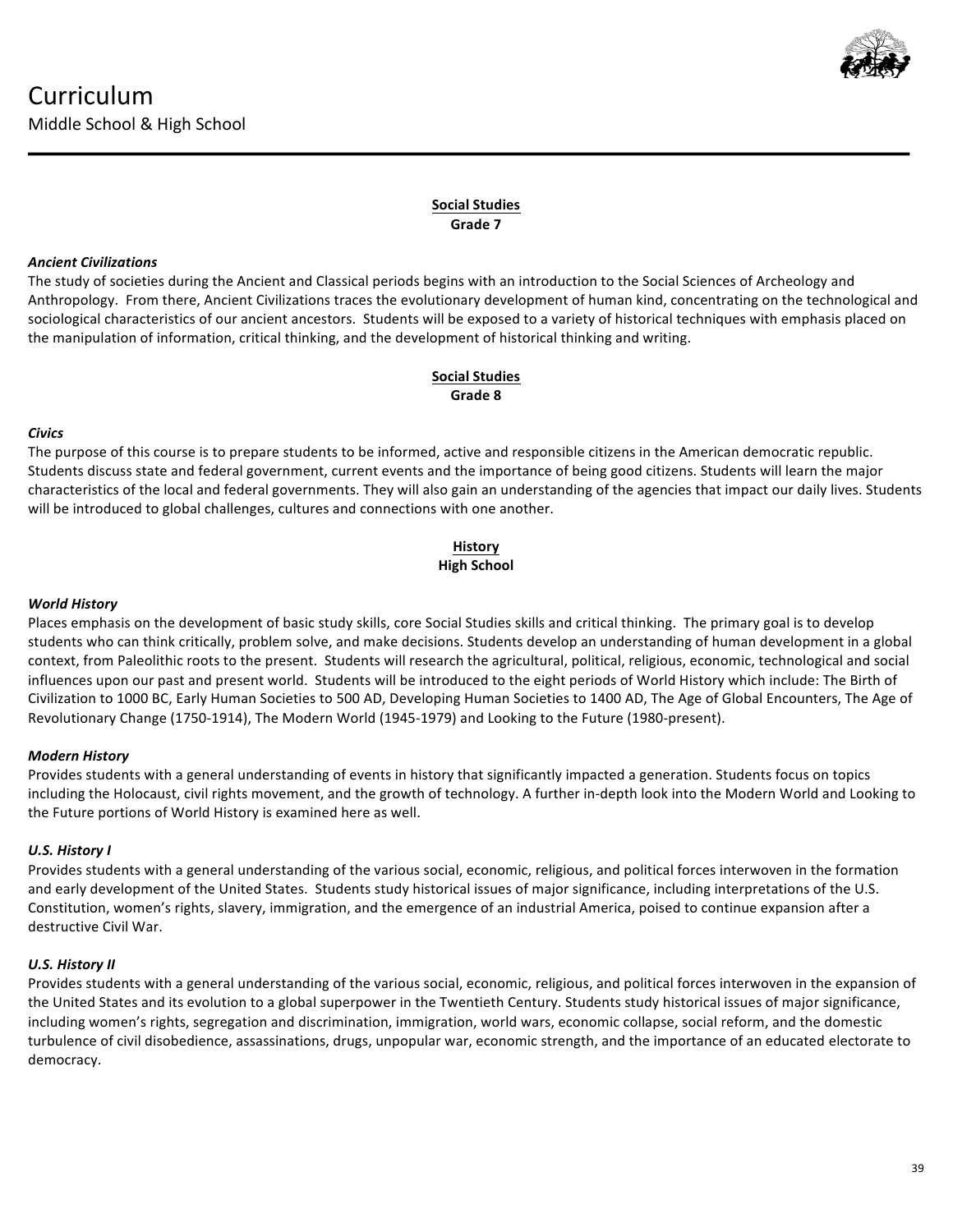

A partial list of materials used throughout the History classes:

- *Houghton-Mifflin Social Studies*
- *Weekly Current events published by Weekly Reader*
- Scholastic
- See Time Fly History Collection: Middle Ages, Renaissance and The Age of Kings
- *Ancient Civilizations- World History – Holt Social Studies*
- *The Americans- A History- McDougal Littell/Houghton Mifflin*
- American Anthem- Reconstruction to Present- Holt

## **Science** Grades 5-8

### *General Science*

Provides students with a general understanding of the diversity, complexity and interdependence of life on Earth. This subject explores the nature of matter and energy and demonstrates an understanding of the planet Earth in relation to the rest of the universe. Students will recognize scientific theories. Students will learn to evaluate the strengths and weaknesses of data, claims and arguments and to identify questions and make predictions that can be addressed by conducting investigations. Students compare and contrast organisms and discuss how changing environment can result in evolution or extinction of a species. They look at different mixtures and predict what type of chemical reaction might occur and describe practical applications of solar energy. Students will investigate the impact of events such as forest fires, floods and hurricanes on the environment in New Jersey. Finally, they analyze similarities and differences between objects in the solar system. This general overview into different science topics provides a foundation for the students as they advance into specific studies of Science.

## **Science High School**

#### *Earth Science*

Uses physical and chemical concepts as a basis for the study of the earth's structure and its place in the universe. Major concepts will be drawn from the fields of astronomy, ecology, meteorology, oceanography, and paleontology.

#### *Biology*

Covers the fundamental biological concepts with a blend of biological principles and applications. An overview on photosynthesis, respiration, protein synthesis, viruses and the human organism is developed through the use of a multi-sensory approach.

## *Chemistry (college-bound students)*

Employs a traditional approach to the study of chemical principles and methods.

#### *Environmental Science*

Studies the myriad interactions between humans and the world around them, living and non-living. As Earth's human population continues to grow, as technology advances and human needs and wants increase, our impacts on the world become more widespread and severe, despite improvement in some areas. Environmental impacts, in turn, affect human health and well-being. A few of the major challenges that are topics for environmental science include: global climate change (global warming, its causes and all of its consequences), management of Earth's water resources, energy and mineral resource depletion, meeting the food, fiber and clothing needs of a growing world population, air pollution and acid deposition (rain), stratospheric ozone depletion, water pollution, soil erosion, fertility depletion and contamination, habitat destruction on land and in the oceans, the spread of infectious diseases, including those caused by organisms that have developed antibiotic resistance, long-term sustainability of the global and national economies, the evolution and spread of pests that are resistant to pesticides, waste generation and disposal in a world increasing in population and per capita consumption, the fate of hazardous chemicals in the environment, potential environmental effects of genetic engineering, and protection of the ocean and its resources.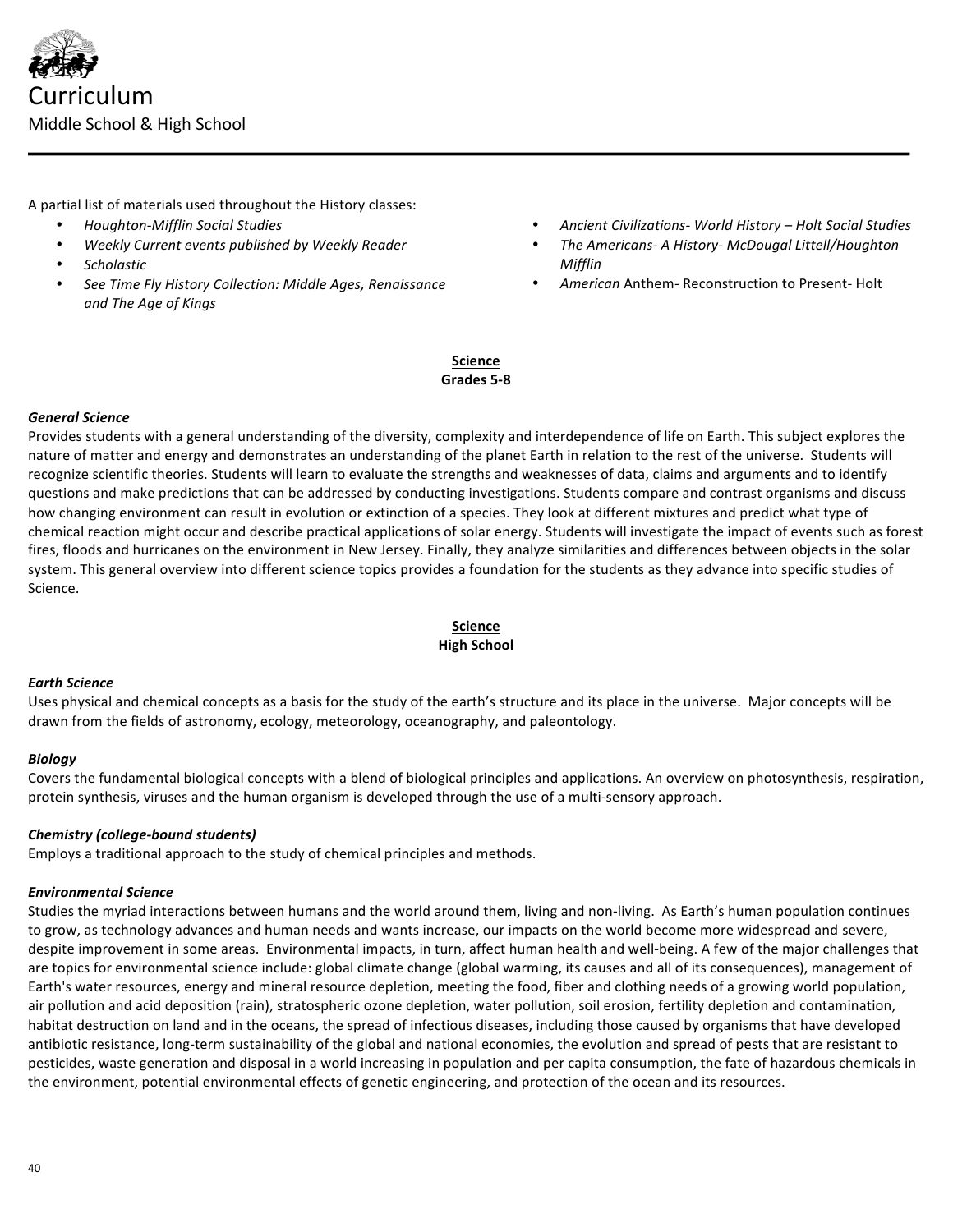

## *Physics (college-bound students)*

Stresses the properties of mechanics, matter, heat, sound and light, electricity and magnetism. Hands-on activities build an understanding of the principles of physics. Students will apply what they know through laboratory work, mathematical problem solving and discussions of critical thinking questions.

A partial list of materials used throughout the Science classes include:

- *Holt-McDougal Integrated Science*
- *Houghton-Mifflin Science*
- *Exploring Science Series*
- *PCI– Earth and Space Science*
- *PCI- Power Basics Physics*
- *PCI-Access: Science*
- *PCI-Elements Curriculum- Physics / Chemistry*
- *PCI-Power Basics Biology*
- Attainment Exploring Science through Symbols and *Words*

### **Additional Subjects**

Physical Education, Music, Art, Technology, Career Education, World Language, Business and Economics, 21st Century Skills and Life Skills courses are all aligned with the New Jersey Core Curriculum Content Standards.

### *Physical Education/Health Education*

The Physical Education and Health Program emphasizes the development of a fundamental understanding of one's self. Learning to function in our society through physical development, social skills, and space relationships help build a strong foundation for the student. Our Health Education program focuses on personal health, nutrition, self-help skills and safety. Physical Education classes include integrating strategies that improve regulation, using tactile, movement, visual, and auditory input to support student's participation in sports, including soccer, basketball, hockey, volleyball, football, kickball, and softball. An exercise program, which includes Yoga, is incorporated into the daily schedule as well.

#### *Music*

The Music program encompasses both vocal and instrumental music experiences and stresses the development of basic music, melody, harmony, form, dynamics and tone. Materials used; dance and movement tapes, different types of listening material, rhythm instruments, composer worksheets, instrument workbooks, recorders, and bells, as well as a sound beam. Units and topics include: reading and clapping rhythms, singing different cultural songs, history of songs, shared timing, learning about instruments, listening to different types of music, identifying notes, movement and dancing, playing recorders, and creating original music.

#### *Art*

Gives the student a hands-on experience with a wide variety of materials in a structured but creative setting. Students draw, paint, and create three-dimensional structures, using materials such as paint, crayons, clay, water, paper, papier-mâché, cardboard, and other hands-on materials. Students also create and experience art from other countries. The art classes stress viewing art as a form of self-expression, and with this in mind, the individual who created it recognizes all artistic work as a personal achievement.

#### *Introduction to Spanish*

This one-year exploratory course emphasizes on Spanish as a spoken language. The student is given the opportunity to develop skills in speaking, understanding, reading, and writing Spanish. The student is also given an opportunity to acquire some knowledge and understanding of the culture and civilization of the Spanish-speaking world.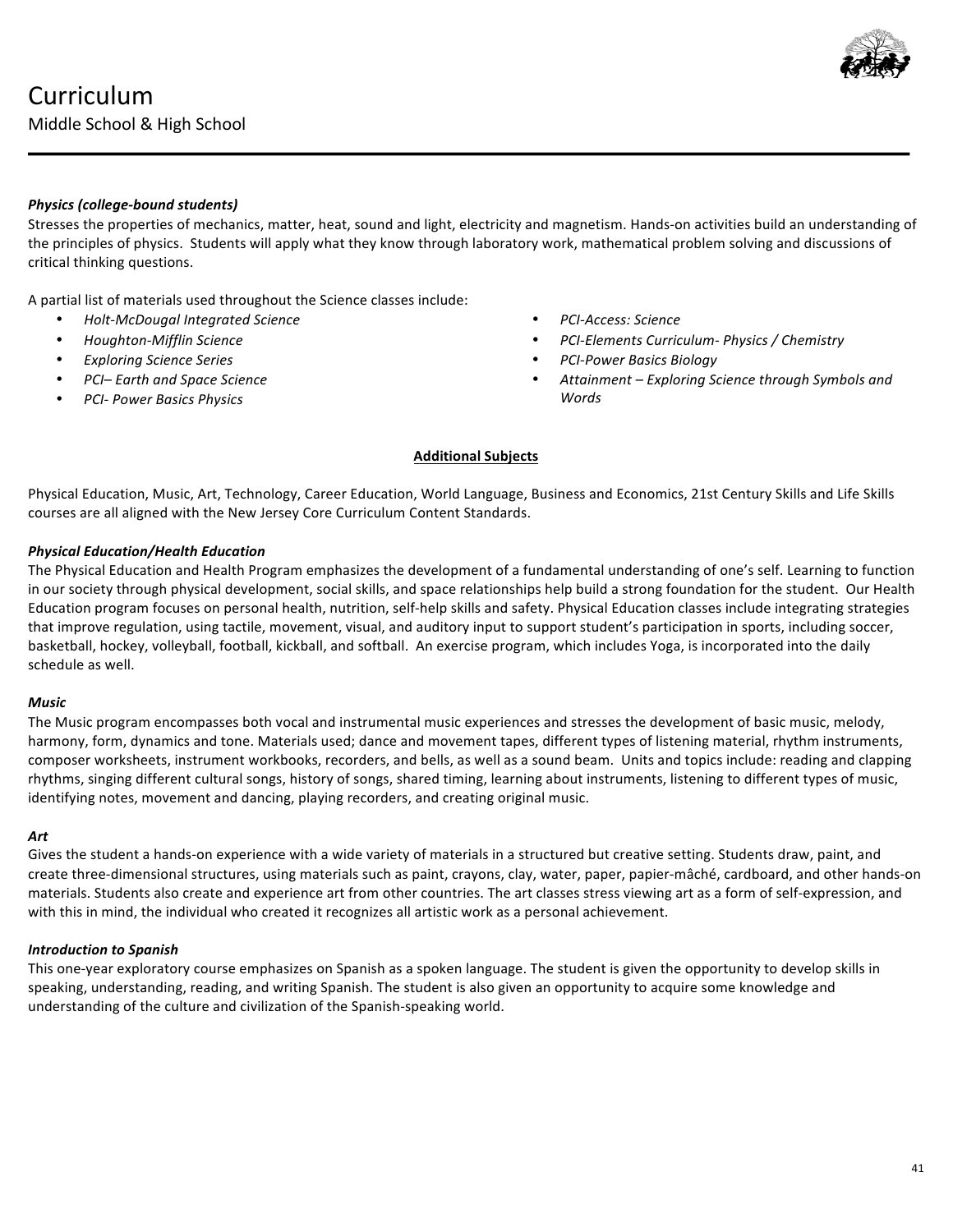• *Social Activities for Special Children* **Career Education Transition Program**

At age fourteen, children are eligible for transition services. According to the state of New Jersey, "transition services are a coordinated set of activities designed to move special education students successfully from high school to post-school settings such as, college, vocational training, continuing and adult education, adult services, independent living, community participation, and employee, including supported employment."

Preparing children for life after twenty-one begins much earlier than age fourteen at Celebrate the Children. Beginning in preschool, students learn about money and money exchange, self-care skills, careers, the community around them, community safety, jobs in the community; and all along, staff are trying to work with children to identify what motivates them and interests them.

# *Introduction to Business and Economics*

Designed to acquaint the student with the American business system as a part of our total economic environment. The topics studied are the nature of American business, business and the consumer, banks and banking services, wise use of credit and money management.

## *21st Century Skills*

This course discusses the essential abilities students must apply in our fast changing world. These essentials skills are: critical thinking and reasoning (problem-solving, analysis, logic, cause/effect), information literacy (using the latest technology), collaboration (team work, social skills, leadership), self-direction (adaptability, initiative, personal responsibility, work ethics, self-advocacy), and invention (creativity, innovation, integration of ideas).

## *Technology*

Students are introduced to basic keyboarding skills appropriate to grade level. In addition to the weekly Technology class, curriculum is supplemented with educational software, as well as independent sources.

Software includes:

- *Kurzweil*
- *Microsoft Word*
- *Microsoft Excel*
- *Power Point*
- *Inspiration*
- *I-Movie*
- *I-Photo*
- *Accelerated Reader*
- *Intellikeys*

## *Life Skills*

Personal development is the pursuit of developing: honing and mastering the skills that help us become the best that we can with all that we have. It is the reaching for and realizing of our full potential as human beings. Everyone wants to live full, productive lives, but sometimes, we just don't know where to begin. One thing, however, is certain in order to accomplish anything in life and realize our full potential, we must have some life skills. The program at CTC evaluates and re-evaluates personal interests, abilities, and skills through various measures of mastery. Employability skills are discussed, practiced and evaluated. Hands-on learning is important for this population, as is the ability to integrate into the community with activities such as, map skills, timetables, bus schedules, pedestrian safety, shopping, dining and socializing with others. Students learn the necessary skills to allow them to be as independent in their life as possible and to live successfully and utilize their full potential as viable members of the community.

A partial list of materials used throughout the Life Skills classes include:

- *I Can Problem Solve*
- *Brigance Life Skills Inventory*
- *Ready, Set, Relax*
- *How Does Your Engine Run*
- *Developing Character When It Counts*



- *Ideas that Work U.S. Office of Special Education* **Programs**
- *Stepping Out – A Community-Based Instruction Curriculum*
- *Attainment – Aligning Life Skills to Academics*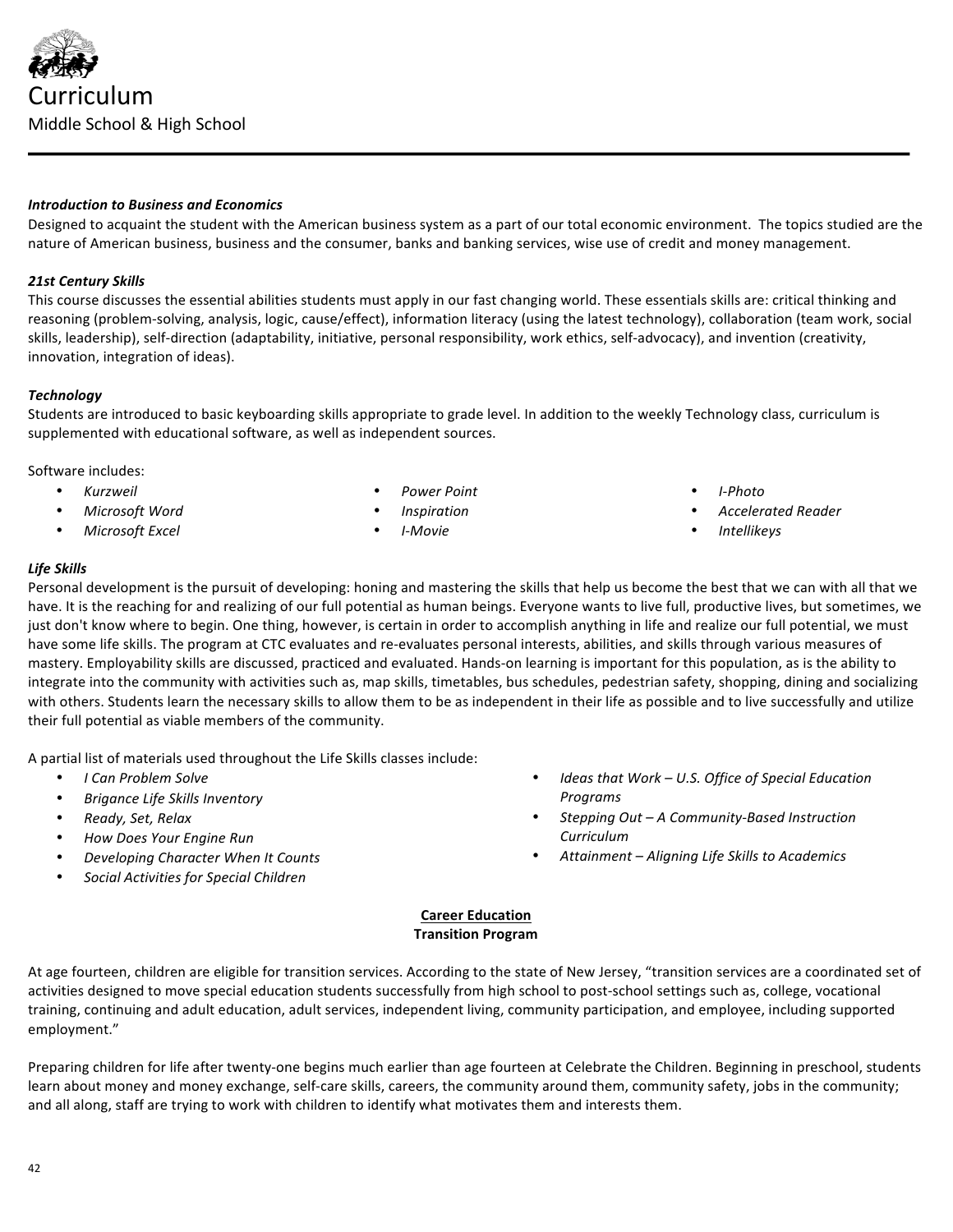

At age fourteen, the transition statement begins driving the child's IEP. During the transition process, children become self-advocates in planning for the rest of their lives, including participating in the IEP meetings as a starting point. Self-advocacy can mean different things to each child, but in general, it is children taking some control of their lives, starting to make realistic decisions and goals for themselves, such as, making the decision whether they are college-bound or wish to join the workforce, identification of interests and strengths and weaknesses and what might be job or career options for them based upon their interests. Once interests and goals are identified, then a transition plan is developed.

There is an independent Life Skills class for students ages fourteen to nineteen that includes cooking, cleaning, and household management, and transition planning classes. Job sampling, job shadowing, job coaching, and structured learning experience (finding a job in the community that interests a child and then matching the student up with that job in the community) are all incorporated into the schedule. Students are able to supplement their lunches by buying snacks or drinks at the school store, which is staffed by students. In addition, students make products to be sold at the store, which support motor planning, problem-solving, social and emotional growth, as well as prevocational and academic skills.

# **Electives (Cycles)**

In addition to the Core subjects, students are also provided with a variety of courses designed to expose students to skills and experiences to help develop critical thinking, problem-solving and social-emotional growth. Cycles allow students and parents to choose what's most important to them: traditional school activities or more developmental activities.

## *Course Descriptions of Cycles:*

Advanced Visual/Spatial: Students will engage in a wide variety of motivating and fun visual spatial activities, including mazes, patterns, and puzzles. Such crucial skills as visual thinking, tracking, closure, and perspective taking will be intensely focused upon.

*Medieval culture:* Time travel to the wonderful world of knights and castles, honor and chivalry! Explore the geography, literature, legends, craftsmanship, and forgotten arts of the Middle Ages! Use your new skills to survive the Black Plague.

**Managing Stress:** This group focuses on giving students useful tools for managing stress. It will start by helping students to identify the stressors in their life and to use strategies to handle these stressful situations in a positive way.

**Drama:** Students will create and act out different situations, which allows them to express themselves through creativity and emotion.

**Creative Writing/Poetry:** Students will develop writing skills to create a variety of stories and poems. Students will also be introduced to different styles and types of literature.

Floortime<sup>™</sup>: Floortime™ experts will facilitate interactions with peers while strengthening the student's abilities at each developmental level.

Home Economics/Family and Consumer Sciences: Students will learn skills to manage the home environment, including cooking and nutrition, sewing and crafts, home design.

**Public Speaking:** Students learn skills to enhance their speaking, presenting, and communication skills through both impromptu and planned speeches and presentations. Formats include demonstrations, persuasive speeches, monologues, and biographies. Rubrics are used for feedback and evaluation.

**Conflict Resolution/Anger Management:** This group will focus on helping students to develop tools to deal with challenging situations productively while controlling their emotions.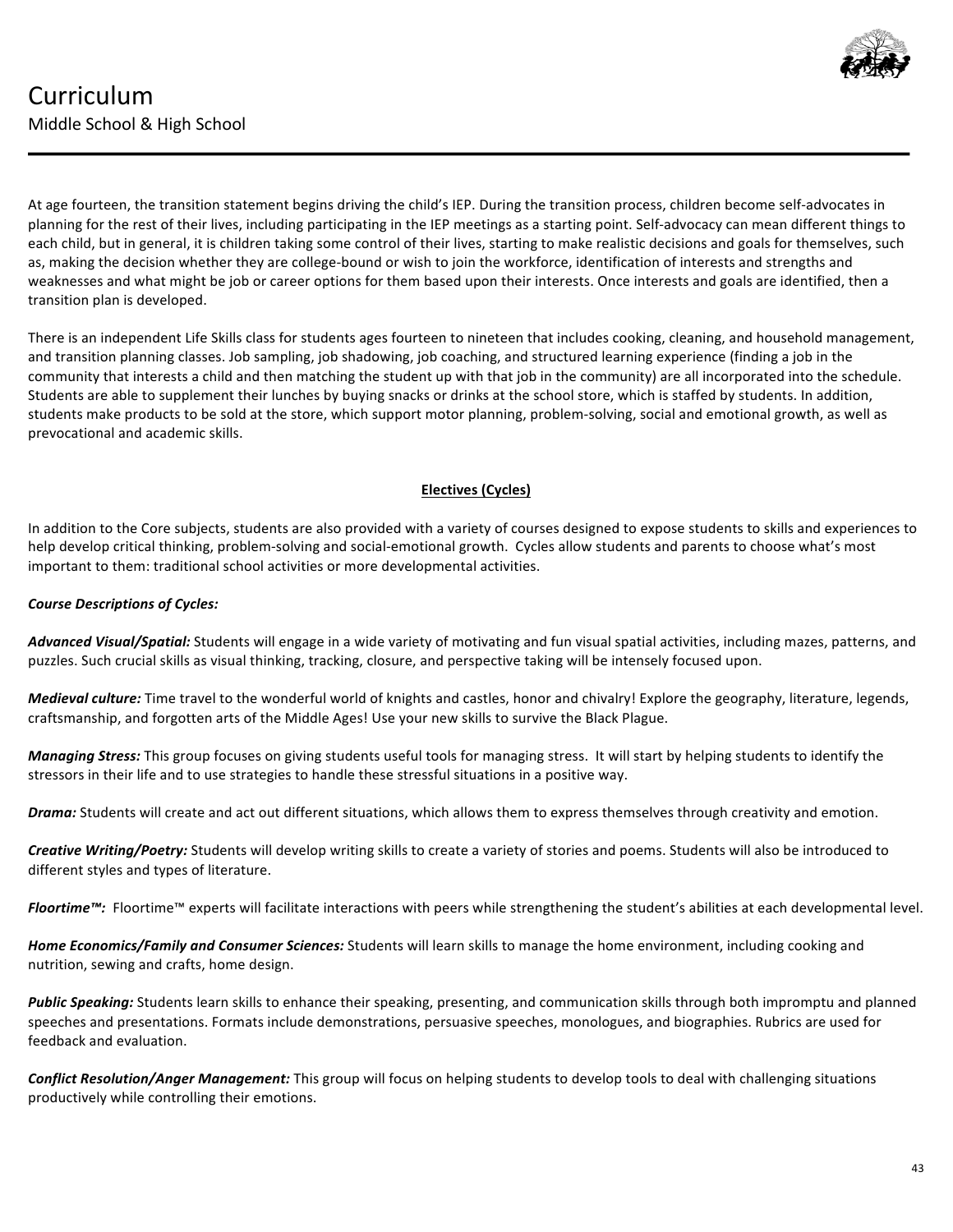

Weight Training: Weight-based workouts, with the encouragement of peers, will be used to strengthen the body while teaching team support, endurance and enhancing self-esteem.

**Community Work:** Students will go into the community on school errands and to participate in volunteer work with the support of transition staff.

*Movie Making 101:* Students will learn the basics of filming, downloading, editing and creating movies on the computer. A finished product will be sent home at the end of the cycle.

Sewing: Learn the basics: patterns (selection, choosing, sizing, understanding), guide sheets, tissues, fabric layouts, pinning, cutting, marking, sewing, hemming, & SEW MUCH MORE!

Peer Relationships: The focus of this group will be to discuss students' concerns and thoughts regarding their peer relationships within CTC as well as within their community. Topics will include how to make social plans with a peer, how to resolve a conflict, how to problem solve with a peer when there is a disagreement in perspectives, and how to interpret another person's perspective. As always, each student's thoughts and feelings are respected and confidentiality is maintained.

Roman Art: Students will become apprentice artisans and will create works of art for the glory of Rome. Art, architecture, history, culture, and mythology will be discussed as we create mosaics, theater masks, and gladiator accessories.

*Music Appreciation:* A course designed to enhance listening enjoyment and ability. Emphasis is placed on the elements of music, the characteristic styles of different decades, and the lives and works of key composers and songwriters.

Soccer: This course helps the student to improve skills in soccer, including dribbling, passing, trapping, shooting, and goalkeeping. This course will also give the student knowledge and practice in the offensive and defensive strategies associated with the game of soccer. This course not only focuses on individual skills but team concepts.

Multimedia/Yearbook: Students will learn the basics of filming, photography, downloading, editing and different applications on the computer. The second half of the year will be dedicated to the production of the yearbook. This is a full-year course so students must be ready to make the commitment in order to fulfill the requirements of this elective.

Game Show: Be a contestant on your favorite game show! This fun course will explore the different types of game shows shown on television. Students participate as host and contestants and help create their own questions pertaining to the curriculum or current events.

Woodworking: An introductory course that acquaints the student with the essential principles of woodworking. Topics include wood technology, use of hand tools, portable power tools and basic machinery. Emphasis is placed on proper technique and safety. Students will complete projects designed to develop primary woodworking skills.

*Jewelry Making:* Have you ever wanted to try your hand at jewelry making? There are some real jewelry making techniques you can learn, and they are pretty easy. Plus, there are many beautiful jewelry creations you can make without using any special techniques!

Band: Students who already demonstrate an interest in a musical instrument will learn to use that instrument and techniques to play along with others. A performance will be presented at the end of the cycle.

Guitar 101: This course will teach how to play chords, the basis of guitar technique, and how to read music. Guitar notes use the same clef as the right hand on the piano. Learn how to play different styles by ear.

Problem-Solving/Design: Students will experiment with prototypes and design, build, brainstorm, test, and make necessary revisions (e.g., mousetrap contraptions).